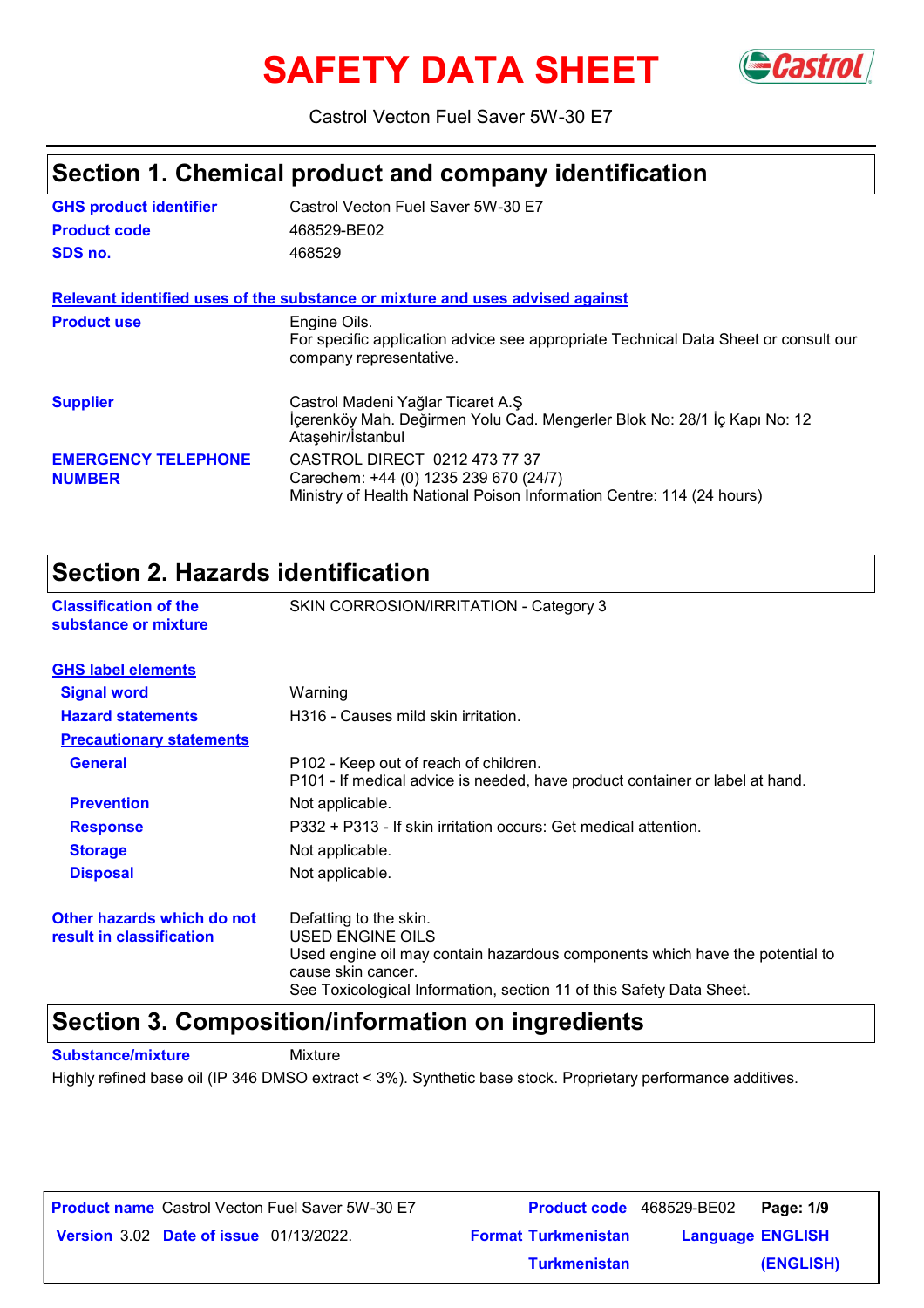# **Section 3. Composition/information on ingredients**

| <b>Ingredient name</b>                                                  | $\frac{9}{6}$ | <b>CAS number</b> |
|-------------------------------------------------------------------------|---------------|-------------------|
| Distillates (petroleum), hydrotreated heavy paraffinic                  | l≥25 - ≤50    | 64742-54-7        |
| Dec-1-ene, homopolymer, hydrogenated Dec-1-ene, oligomers,              | l≥10 - ≤25    | 68037-01-4        |
| hydrogenated                                                            |               |                   |
| Phosphorodithioic acid, mixed O,O-bis(sec-Bu and isooctyl) esters, zinc | 2.5           | 113706-15-3       |
| salts                                                                   |               |                   |
| Long chain alkyl phenol                                                 | ≤3            | Proprietary       |

**There are no additional ingredients present which, within the current knowledge of the supplier and in the concentrations applicable, are classified as hazardous to health or the environment and hence require reporting in this section.**

**Occupational exposure limits, if available, are listed in Section 8.**

### **Section 4. First aid measures**

| <b>Description of necessary first aid measures</b> |                                                                                                                                                                                                                                                                                                                                      |
|----------------------------------------------------|--------------------------------------------------------------------------------------------------------------------------------------------------------------------------------------------------------------------------------------------------------------------------------------------------------------------------------------|
| <b>Inhalation</b>                                  | If inhaled, remove to fresh air. Get medical attention if symptoms occur.                                                                                                                                                                                                                                                            |
| <b>Ingestion</b>                                   | Do not induce vomiting unless directed to do so by medical personnel. Never give<br>anything by mouth to an unconscious person. If unconscious, place in recovery<br>position and get medical attention immediately. Get medical attention if adverse<br>health effects persist or are severe.                                       |
| <b>Skin contact</b>                                | In case of contact, immediately flush skin with plenty of water for at least 15 minutes<br>while removing contaminated clothing and shoes. Wash skin thoroughly with soap<br>and water or use recognised skin cleanser. Wash clothing before reuse. Clean<br>shoes thoroughly before reuse. Get medical attention if symptoms occur. |
| Eye contact                                        | In case of contact, immediately flush eyes with plenty of water for at least 15<br>minutes. Eyelids should be held away from the eyeball to ensure thorough rinsing.<br>Check for and remove any contact lenses. Get medical attention.                                                                                              |
|                                                    | <b>Most important symptoms/effects, acute and delayed</b>                                                                                                                                                                                                                                                                            |
|                                                    | See Section 11 for more detailed information on booth effects and symptoms                                                                                                                                                                                                                                                           |

e Section 11 for more detailed information on health effects and symptoms.

|                                   | Indication of immediate medical attention and special treatment needed, if necessary                                                                                        |
|-----------------------------------|-----------------------------------------------------------------------------------------------------------------------------------------------------------------------------|
| <b>Specific treatments</b>        | No specific treatment.                                                                                                                                                      |
| <b>Notes to physician</b>         | Treatment should in general be symptomatic and directed to relieving any effects.                                                                                           |
| <b>Protection of first-aiders</b> | No action shall be taken involving any personal risk or without suitable training. It<br>may be dangerous to the person providing aid to give mouth-to-mouth resuscitation. |

# **Section 5. Firefighting measures**

| <b>Extinguishing media</b>                               |                                                                                                                                                                                                   |
|----------------------------------------------------------|---------------------------------------------------------------------------------------------------------------------------------------------------------------------------------------------------|
| <b>Suitable extinguishing</b><br>media                   | In case of fire, use foam, dry chemical or carbon dioxide extinguisher or spray.                                                                                                                  |
| <b>Unsuitable extinguishing</b><br>media                 | Do not use water jet.                                                                                                                                                                             |
| <b>Specific hazards arising</b><br>from the chemical     | In a fire or if heated, a pressure increase will occur and the container may burst.                                                                                                               |
| <b>Hazardous thermal</b><br>decomposition products       | Combustion products may include the following:<br>carbon oxides (CO, CO <sub>2</sub> ) (carbon monoxide, carbon dioxide)                                                                          |
| <b>Special protective actions</b><br>for fire-fighters   | Promptly isolate the scene by removing all persons from the vicinity of the incident if<br>there is a fire. No action shall be taken involving any personal risk or without<br>suitable training. |
| <b>Special protective</b><br>equipment for fire-fighters | Fire-fighters should wear positive pressure self-contained breathing apparatus<br>(SCBA) and full turnout gear.                                                                                   |

| <b>Product name</b> Castrol Vecton Fuel Saver 5W-30 E7 | <b>Product code</b> 468529-BE02 |                         | Page: 2/9 |
|--------------------------------------------------------|---------------------------------|-------------------------|-----------|
| <b>Version 3.02 Date of issue 01/13/2022.</b>          | <b>Format Turkmenistan</b>      | <b>Language ENGLISH</b> |           |
|                                                        | <b>Turkmenistan</b>             |                         | (ENGLISH) |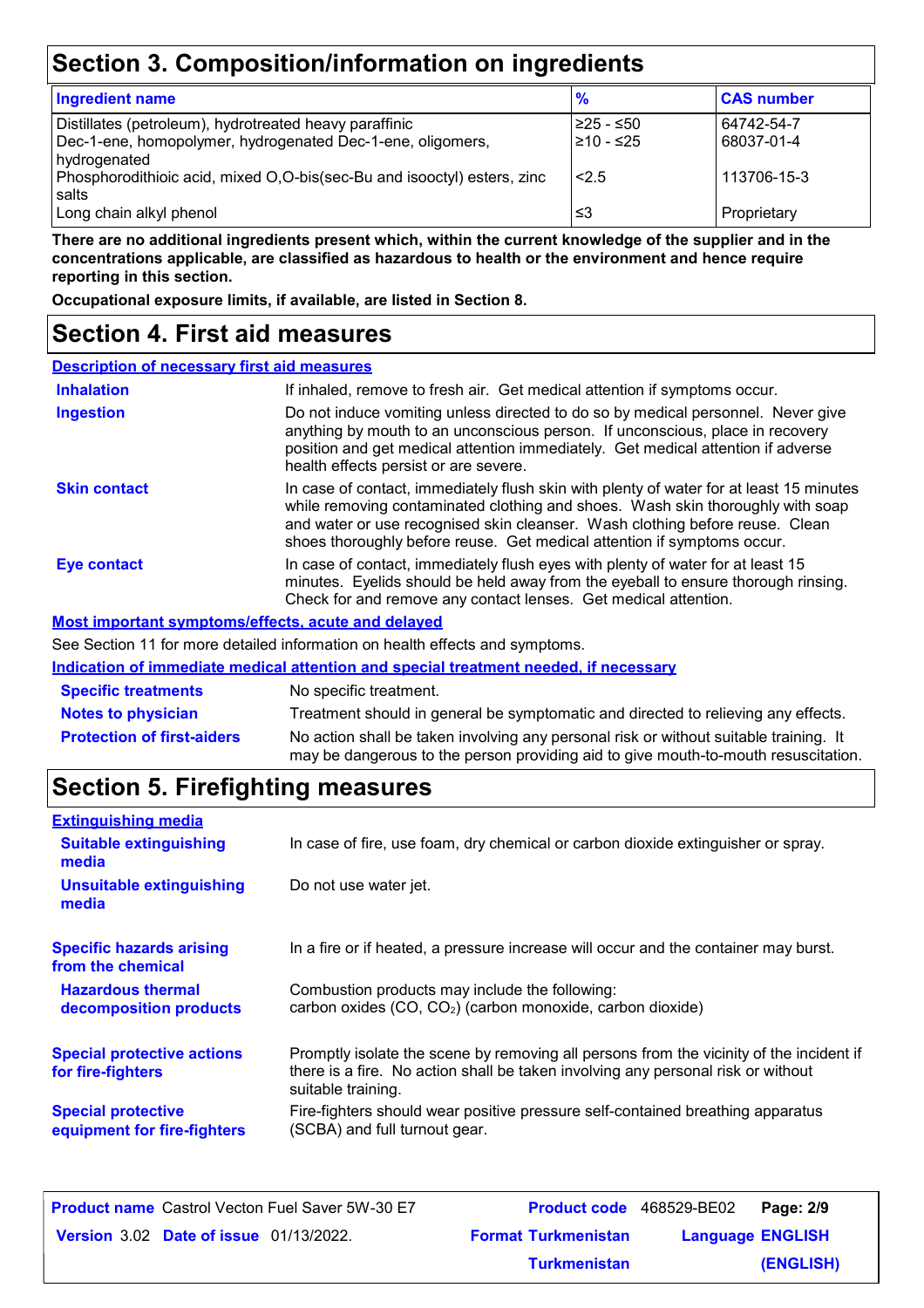# **Section 6. Accidental release measures**

|                                                             | <b>Personal precautions, protective equipment and emergency procedures</b>                                                                                                                                                                                                                                                                                                                                                           |
|-------------------------------------------------------------|--------------------------------------------------------------------------------------------------------------------------------------------------------------------------------------------------------------------------------------------------------------------------------------------------------------------------------------------------------------------------------------------------------------------------------------|
| For non-emergency<br>personnel                              | No action shall be taken involving any personal risk or without suitable training.<br>Evacuate surrounding areas. Keep unnecessary and unprotected personnel from<br>entering. Do not touch or walk through spilt material. Avoid breathing vapour or<br>mist. Provide adequate ventilation. Put on appropriate personal protective<br>equipment. Floors may be slippery; use care to avoid falling. Contact emergency<br>personnel. |
| For emergency responders                                    | Entry into a confined space or poorly ventilated area contaminated with vapour, mist<br>or fume is extremely hazardous without the correct respiratory protective equipment<br>and a safe system of work. Wear self-contained breathing apparatus. Wear a<br>suitable chemical protective suit. Chemical resistant boots. See also the<br>information in "For non-emergency personnel".                                              |
| <b>Environmental precautions</b>                            | Avoid dispersal of spilt material and runoff and contact with soil, waterways, drains<br>and sewers. Inform the relevant authorities if the product has caused environmental<br>pollution (sewers, waterways, soil or air).                                                                                                                                                                                                          |
| <b>Methods and material for containment and cleaning up</b> |                                                                                                                                                                                                                                                                                                                                                                                                                                      |

| <b>Small spill</b> | Stop leak if without risk. Move containers from spill area. Absorb with an inert<br>material and place in an appropriate waste disposal container. Dispose of via a<br>licensed waste disposal contractor.                                                                                                                                                                                                                                                                                                               |
|--------------------|--------------------------------------------------------------------------------------------------------------------------------------------------------------------------------------------------------------------------------------------------------------------------------------------------------------------------------------------------------------------------------------------------------------------------------------------------------------------------------------------------------------------------|
| <b>Large spill</b> | Stop leak if without risk. Move containers from spill area. Approach the release<br>from upwind. Prevent entry into sewers, water courses, basements or confined<br>areas. Contain and collect spillage with non-combustible, absorbent material e.g.<br>sand, earth, vermiculite or diatomaceous earth and place in container for disposal<br>according to local regulations. Contaminated absorbent material may pose the<br>same hazard as the spilt product. Dispose of via a licensed waste disposal<br>contractor. |

# **Section 7. Handling and storage**

#### **Precautions for safe handling**

| <b>Protective measures</b>                                                       | Put on appropriate personal protective equipment (see Section 8). Do not ingest.<br>Avoid contact with eyes, skin and clothing. Avoid breathing vapour or mist. Keep in<br>the original container or an approved alternative made from a compatible material,<br>kept tightly closed when not in use. Empty containers retain product residue and<br>can be hazardous. Do not reuse container.                                                                                                                                                                                                 |
|----------------------------------------------------------------------------------|------------------------------------------------------------------------------------------------------------------------------------------------------------------------------------------------------------------------------------------------------------------------------------------------------------------------------------------------------------------------------------------------------------------------------------------------------------------------------------------------------------------------------------------------------------------------------------------------|
| <b>Advice on general</b><br>occupational hygiene                                 | Eating, drinking and smoking should be prohibited in areas where this material is<br>handled, stored and processed. Wash thoroughly after handling. Remove<br>contaminated clothing and protective equipment before entering eating areas. See<br>also Section 8 for additional information on hygiene measures.                                                                                                                                                                                                                                                                               |
| <b>Conditions for safe storage,</b><br>including any<br><b>incompatibilities</b> | Store in accordance with local regulations. Store in original container protected<br>from direct sunlight in a dry, cool and well-ventilated area, away from incompatible<br>materials (see Section 10) and food and drink. Keep container tightly closed and<br>sealed until ready for use. Store and use only in equipment/containers designed for<br>use with this product. Containers that have been opened must be carefully resealed<br>and kept upright to prevent leakage. Do not store in unlabelled containers. Use<br>appropriate containment to avoid environmental contamination. |
| <b>Not suitable</b>                                                              | Prolonged exposure to elevated temperature.                                                                                                                                                                                                                                                                                                                                                                                                                                                                                                                                                    |

| <b>Product name</b> Castrol Vecton Fuel Saver 5W-30 E7 | <b>Product code</b> 468529-BE02 | Page: 3/9               |
|--------------------------------------------------------|---------------------------------|-------------------------|
| <b>Version 3.02 Date of issue 01/13/2022.</b>          | <b>Format Turkmenistan</b>      | <b>Language ENGLISH</b> |
|                                                        | <b>Turkmenistan</b>             | (ENGLISH)               |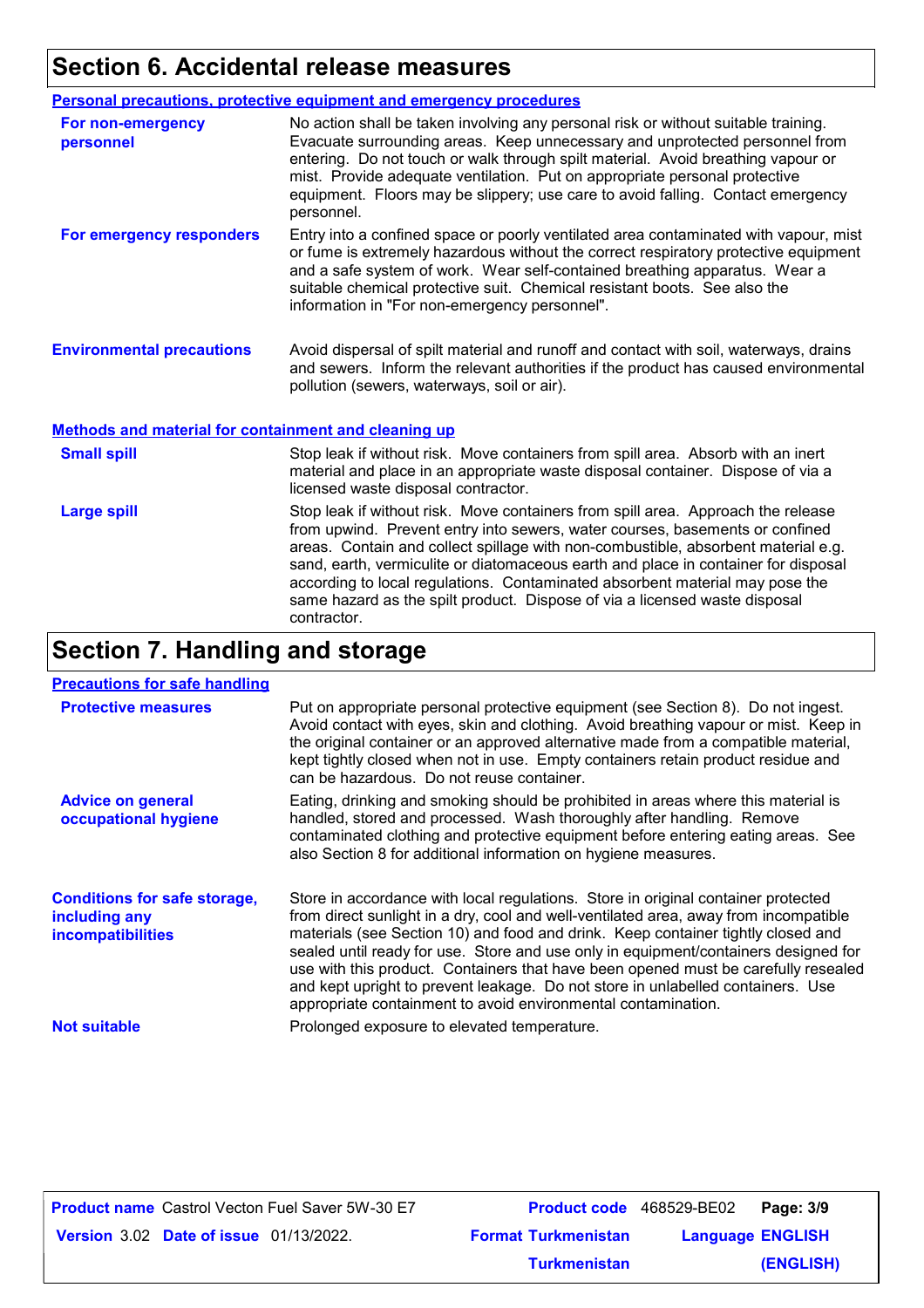# **Section 8. Exposure controls/personal protection**

#### **Control parameters**

#### **Occupational exposure limits**

None.

| <b>Appropriate engineering</b><br>controls | Provide exhaust ventilation or other engineering controls to keep the relevant<br>airborne concentrations below their respective occupational exposure limits.<br>All activities involving chemicals should be assessed for their risks to health, to<br>ensure exposures are adequately controlled. Personal protective equipment should<br>only be considered after other forms of control measures (e.g. engineering controls)<br>have been suitably evaluated. Personal protective equipment should conform to<br>appropriate standards, be suitable for use, be kept in good condition and properly<br>maintained.<br>Your supplier of personal protective equipment should be consulted for advice on<br>selection and appropriate standards. For further information contact your national<br>organisation for standards.<br>The final choice of protective equipment will depend upon a risk assessment. It is |
|--------------------------------------------|------------------------------------------------------------------------------------------------------------------------------------------------------------------------------------------------------------------------------------------------------------------------------------------------------------------------------------------------------------------------------------------------------------------------------------------------------------------------------------------------------------------------------------------------------------------------------------------------------------------------------------------------------------------------------------------------------------------------------------------------------------------------------------------------------------------------------------------------------------------------------------------------------------------------|
| <b>Environmental exposure</b><br>controls  | important to ensure that all items of personal protective equipment are compatible.<br>Emissions from ventilation or work process equipment should be checked to ensure<br>they comply with the requirements of environmental protection legislation. In some<br>cases, fume scrubbers, filters or engineering modifications to the process<br>equipment will be necessary to reduce emissions to acceptable levels.                                                                                                                                                                                                                                                                                                                                                                                                                                                                                                   |
| <b>Individual protection measures</b>      |                                                                                                                                                                                                                                                                                                                                                                                                                                                                                                                                                                                                                                                                                                                                                                                                                                                                                                                        |
| <b>Hygiene measures</b>                    | Wash hands, forearms and face thoroughly after handling chemical products, before<br>eating, smoking and using the lavatory and at the end of the working period.<br>Appropriate techniques should be used to remove potentially contaminated clothing.<br>Wash contaminated clothing before reusing. Ensure that eyewash stations and<br>safety showers are close to the workstation location.                                                                                                                                                                                                                                                                                                                                                                                                                                                                                                                        |
| <b>Eye/face protection</b>                 | Safety glasses with side shields.                                                                                                                                                                                                                                                                                                                                                                                                                                                                                                                                                                                                                                                                                                                                                                                                                                                                                      |
| <b>Skin protection</b>                     |                                                                                                                                                                                                                                                                                                                                                                                                                                                                                                                                                                                                                                                                                                                                                                                                                                                                                                                        |
| <b>Hand protection</b>                     | Wear protective gloves if prolonged or repeated contact is likely. Wear chemical<br>resistant gloves. Recommended: Nitrile gloves. The correct choice of protective<br>gloves depends upon the chemicals being handled, the conditions of work and use,<br>and the condition of the gloves (even the best chemically resistant glove will break<br>down after repeated chemical exposures). Most gloves provide only a short time of<br>protection before they must be discarded and replaced. Because specific work<br>environments and material handling practices vary, safety procedures should be<br>developed for each intended application. Gloves should therefore be chosen in<br>consultation with the supplier/manufacturer and with a full assessment of the<br>working conditions.                                                                                                                        |
| <b>Body protection</b>                     | Use of protective clothing is good industrial practice.<br>Personal protective equipment for the body should be selected based on the task<br>being performed and the risks involved and should be approved by a specialist<br>before handling this product.<br>Cotton or polyester/cotton overalls will only provide protection against light<br>superficial contamination that will not soak through to the skin. Overalls should be<br>laundered on a regular basis. When the risk of skin exposure is high (e.g. when<br>cleaning up spillages or if there is a risk of splashing) then chemical resistant aprons<br>and/or impervious chemical suits and boots will be required.                                                                                                                                                                                                                                  |
| <b>Respiratory protection</b>              | In case of insufficient ventilation, wear suitable respiratory equipment.<br>The correct choice of respiratory protection depends upon the chemicals being<br>handled, the conditions of work and use, and the condition of the respiratory<br>equipment. Safety procedures should be developed for each intended application.<br>Respiratory protection equipment should therefore be chosen in consultation with<br>the supplier/manufacturer and with a full assessment of the working conditions.                                                                                                                                                                                                                                                                                                                                                                                                                  |

| <b>Product name</b> Castrol Vecton Fuel Saver 5W-30 E7 |                            | <b>Product code</b> 468529-BE02 | Page: 4/9 |
|--------------------------------------------------------|----------------------------|---------------------------------|-----------|
| <b>Version 3.02 Date of issue 01/13/2022.</b>          | <b>Format Turkmenistan</b> | <b>Language ENGLISH</b>         |           |
|                                                        | <b>Turkmenistan</b>        |                                 | (ENGLISH) |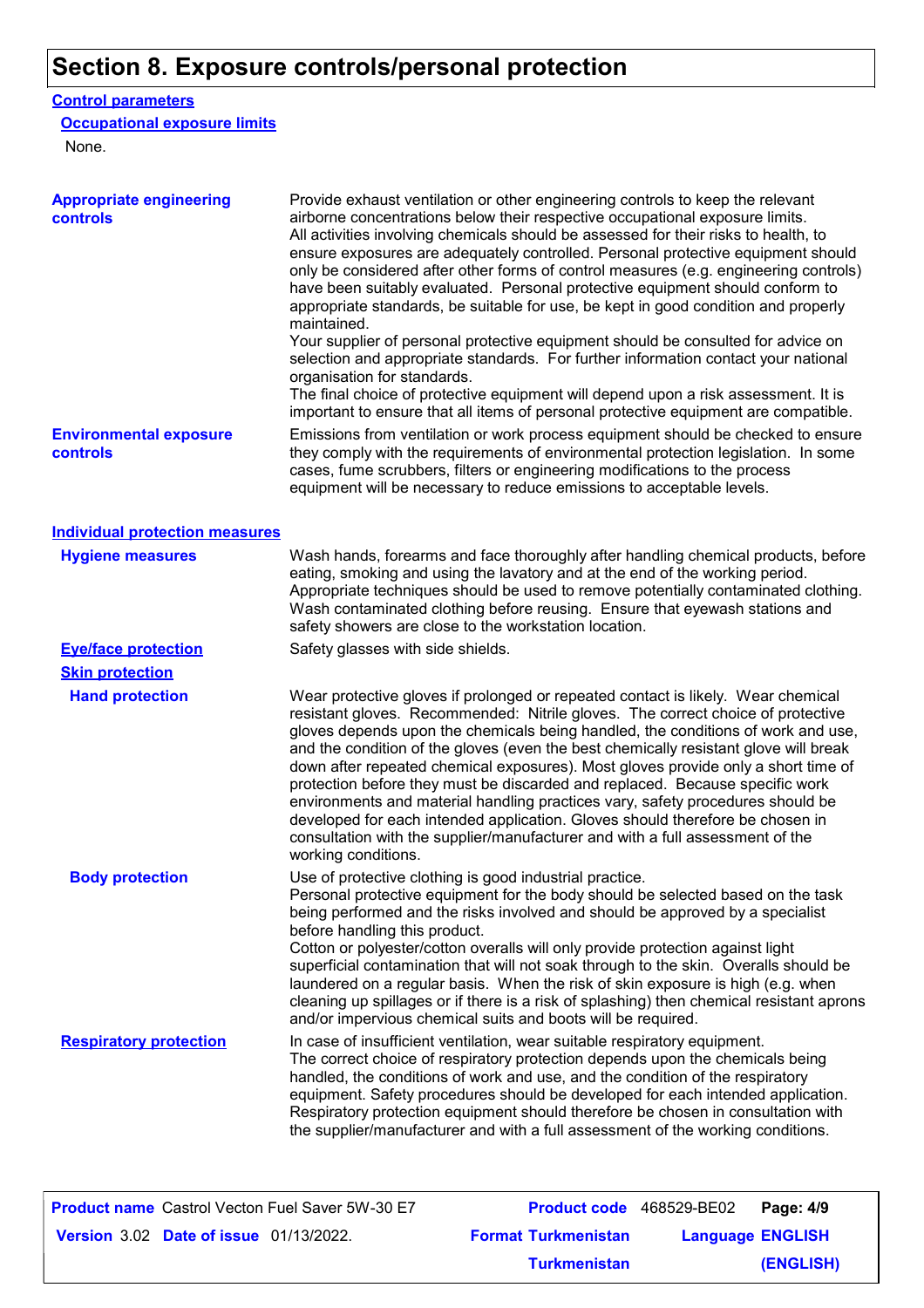# **Section 9. Physical and chemical properties**

The conditions of measurement of all properties are at standard temperature and pressure unless otherwise indicated.

| <b>Appearance</b>                                                 |                                                |                         |
|-------------------------------------------------------------------|------------------------------------------------|-------------------------|
| <b>Physical state</b>                                             | Liquid.                                        |                         |
| <b>Colour</b>                                                     | Amber. [Light]                                 |                         |
| <b>Odour</b>                                                      | Not available.                                 |                         |
| <b>Odour threshold</b>                                            | Not available.                                 |                         |
| рH                                                                | Not applicable.                                |                         |
| <b>Melting point</b>                                              | Not available.                                 |                         |
| <b>Boiling point, initial boiling</b><br>point, and boiling range | Not available.                                 |                         |
| <b>Flash point</b>                                                | Closed cup: $220^{\circ}$ C (428 $^{\circ}$ F) |                         |
| <b>Evaporation rate</b>                                           | Not available.                                 |                         |
| <b>Flammability</b>                                               | Not applicable. Based on - Physical state      |                         |
| Lower and upper explosion<br>limit/flammability limit             | Not available.                                 |                         |
| <b>Vapour pressure</b>                                            |                                                | Vapour Pressure at 20°C |

| <b>Ingredient name</b>                                                               |        |         | Vapour Pressure at 20°C |                 | Vapour pressure at 50°C |               |  |
|--------------------------------------------------------------------------------------|--------|---------|-------------------------|-----------------|-------------------------|---------------|--|
|                                                                                      | mm Hg  | kPa     | <b>Method</b>           | mm<br><b>Hg</b> | kPa                     | <b>Method</b> |  |
| Distillates (petroleum),<br>hydrotreated heavy<br>paraffinic                         | 0.08   | < 0.011 | <b>ASTM D 5191</b>      |                 |                         |               |  |
| Distillates (petroleum),<br>hydrotreated heavy<br>paraffinic                         | 0.08   | < 0.011 | <b>ASTM D 5191</b>      |                 |                         |               |  |
| Dec-1-ene,<br>homopolymer,<br>hydrogenated Dec-<br>1-ene, oligomers,<br>hydrogenated | 0      | l0      | <b>ASTME</b><br>1194-87 |                 |                         |               |  |
| Distillates (petroleum),<br>solvent-dewaxed heavy<br>paraffinic                      | < 0.08 | < 0.011 | <b>ASTM D 5191</b>      |                 |                         |               |  |

Not available.

| octanol/water                    |                                                                                                                                             |              |                |               |
|----------------------------------|---------------------------------------------------------------------------------------------------------------------------------------------|--------------|----------------|---------------|
| <b>Auto-ignition temperature</b> | <b>Ingredient name</b>                                                                                                                      | $\mathbf{C}$ | ۰F             | <b>Method</b> |
|                                  | Dec-1-ene, homopolymer,<br>hydrogenated Dec-1-ene, oligomers,<br>hydrogenated                                                               | 343 to 369   | 649.4 to 696.2 | ASTM D 2159   |
| <b>Decomposition temperature</b> | Not available.                                                                                                                              |              |                |               |
| <b>Viscosity</b>                 | Kinematic: 72.4 mm <sup>2</sup> /s (72.4 cSt) at $40^{\circ}$ C<br>Kinematic: 11.9 to 12.44 mm <sup>2</sup> /s (11.9 to 12.44 cSt) at 100°C |              |                |               |
| <b>Particle characteristics</b>  |                                                                                                                                             |              |                |               |
| <b>Median particle size</b>      | Not applicable.                                                                                                                             |              |                |               |

| <b>Product name</b> Castrol Vecton Fuel Saver 5W-30 E7 | <b>Product code</b> 468529-BE02 |                        | Page: 5 |
|--------------------------------------------------------|---------------------------------|------------------------|---------|
| <b>Version 3.02 Date of issue 01/13/2022.</b>          | <b>Format Turkmenistan</b>      | <b>Language ENGLIS</b> |         |

**Relative density**

**Partition coefficient: n-**

**Relative vapour density**

**Solubility**

**Density** 

|                                  | Castrol Vecton Fuel Saver 5W-30 E7_ | <b>Product code</b> 468529-BE02 |                         | Page: 5/9 |
|----------------------------------|-------------------------------------|---------------------------------|-------------------------|-----------|
| <b>Date of issue</b> 01/13/2022. |                                     | <b>Format Turkmenistan</b>      | <b>Language ENGLISH</b> |           |
|                                  |                                     | <b>Turkmenistan</b>             |                         | (ENGLISH) |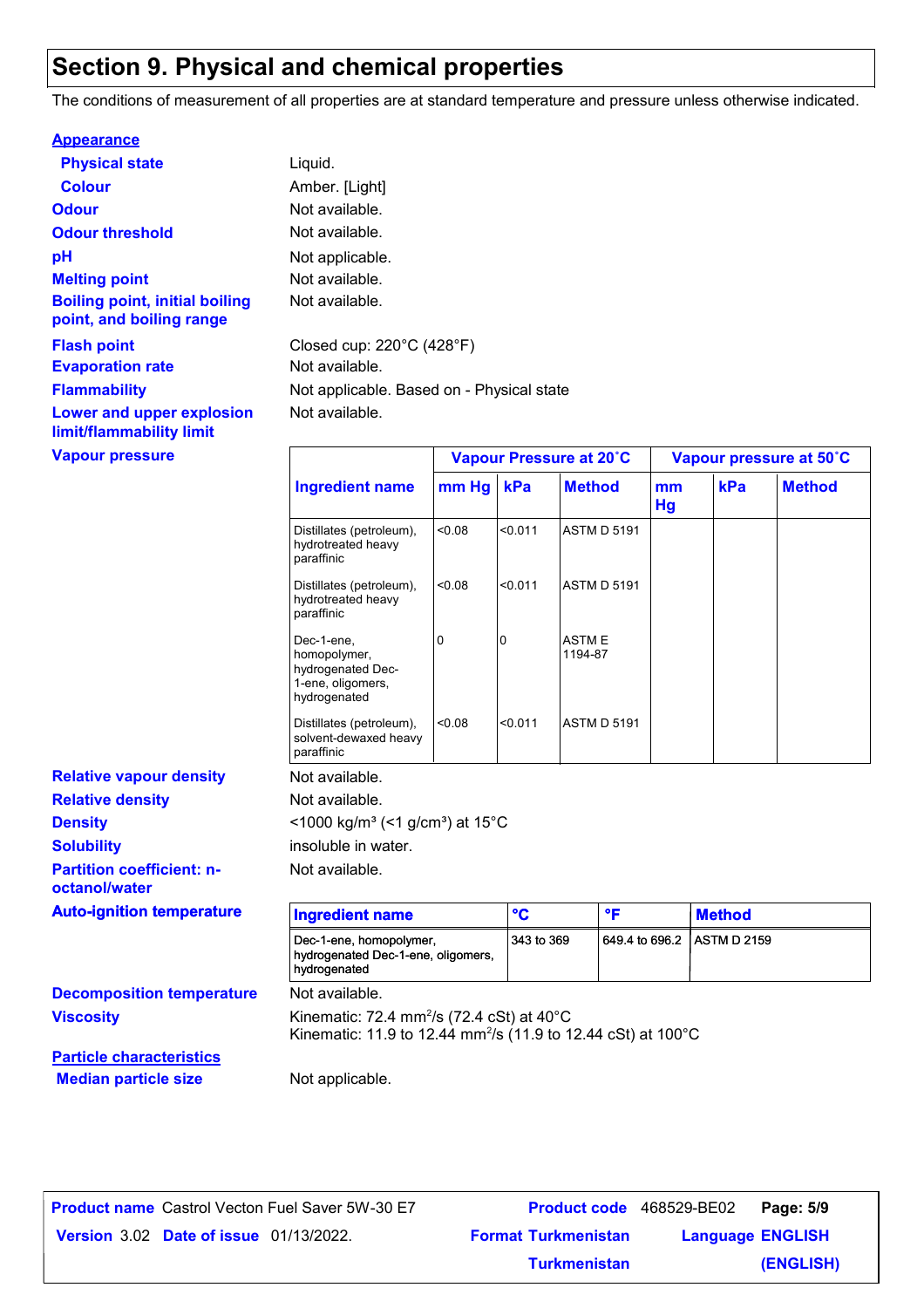# **Section 10. Stability and reactivity**

| <b>Reactivity</b>                                   | No specific test data available for this product. Refer to Conditions to avoid and<br>Incompatible materials for additional information.                                   |
|-----------------------------------------------------|----------------------------------------------------------------------------------------------------------------------------------------------------------------------------|
| <b>Chemical stability</b>                           | The product is stable.                                                                                                                                                     |
| <b>Possibility of hazardous</b><br><b>reactions</b> | Under normal conditions of storage and use, hazardous reactions will not occur.<br>Under normal conditions of storage and use, hazardous polymerisation will not<br>occur. |
| <b>Conditions to avoid</b>                          | Avoid all possible sources of ignition (spark or flame).                                                                                                                   |
| <b>Incompatible materials</b>                       | Reactive or incompatible with the following materials: oxidising materials.                                                                                                |
| <b>Hazardous decomposition</b><br>products          | Under normal conditions of storage and use, hazardous decomposition products<br>should not be produced.                                                                    |
|                                                     |                                                                                                                                                                            |

### **Section 11. Toxicological information**

#### **Information on toxicological effects**

#### **Specific target organ toxicity (repeated exposure)**

| <b>Name</b>             | <b>Category</b> | <b>Route of</b><br>exposure | <b>Target organs</b>     |
|-------------------------|-----------------|-----------------------------|--------------------------|
| Long chain alkyl phenol | Category 2      | $\overline{\phantom{0}}$    | $\overline{\phantom{0}}$ |

#### **Aspiration hazard**

| <b>Name</b>                                                | <b>Result</b>                         |
|------------------------------------------------------------|---------------------------------------|
| Distillates (petroleum), hydrotreated heavy paraffinic     | <b>ASPIRATION HAZARD - Category 1</b> |
| Dec-1-ene, homopolymer, hydrogenated Dec-1-ene, oligomers, | <b>ASPIRATION HAZARD - Category 1</b> |
| hydrogenated                                               |                                       |

| <b>Information on likely routes</b><br>of exposure | Routes of entry anticipated: Dermal, Inhalation.                                                    |
|----------------------------------------------------|-----------------------------------------------------------------------------------------------------|
| <b>Potential acute health effects</b>              |                                                                                                     |
| <b>Eye contact</b>                                 | No known significant effects or critical hazards.                                                   |
| <b>Inhalation</b>                                  | Vapour inhalation under ambient conditions is not normally a problem due to low<br>vapour pressure. |
| <b>Skin contact</b>                                | Causes mild skin irritation. Defatting to the skin.                                                 |
| <b>Ingestion</b>                                   | Irritating to mouth, throat and stomach.                                                            |
|                                                    | <b>Symptoms related to the physical, chemical and toxicological characteristics</b>                 |
| <b>Eye contact</b>                                 | Adverse symptoms may include the following:<br>pain or irritation<br>watering<br>redness            |
| <b>Inhalation</b>                                  | No specific data.                                                                                   |
| <b>Skin contact</b>                                | Adverse symptoms may include the following:<br>irritation<br>redness<br>dryness<br>cracking         |
| <b>Ingestion</b>                                   | No specific data.                                                                                   |
|                                                    |                                                                                                     |

|                                               | <b>Product name</b> Castrol Vecton Fuel Saver 5W-30 E7 |                            | <b>Product code</b> 468529-BE02   Page: 6/9 |           |
|-----------------------------------------------|--------------------------------------------------------|----------------------------|---------------------------------------------|-----------|
| <b>Version 3.02 Date of issue 01/13/2022.</b> |                                                        | <b>Format Turkmenistan</b> | <b>Language ENGLISH</b>                     |           |
|                                               |                                                        | <b>Turkmenistan</b>        |                                             | (ENGLISH) |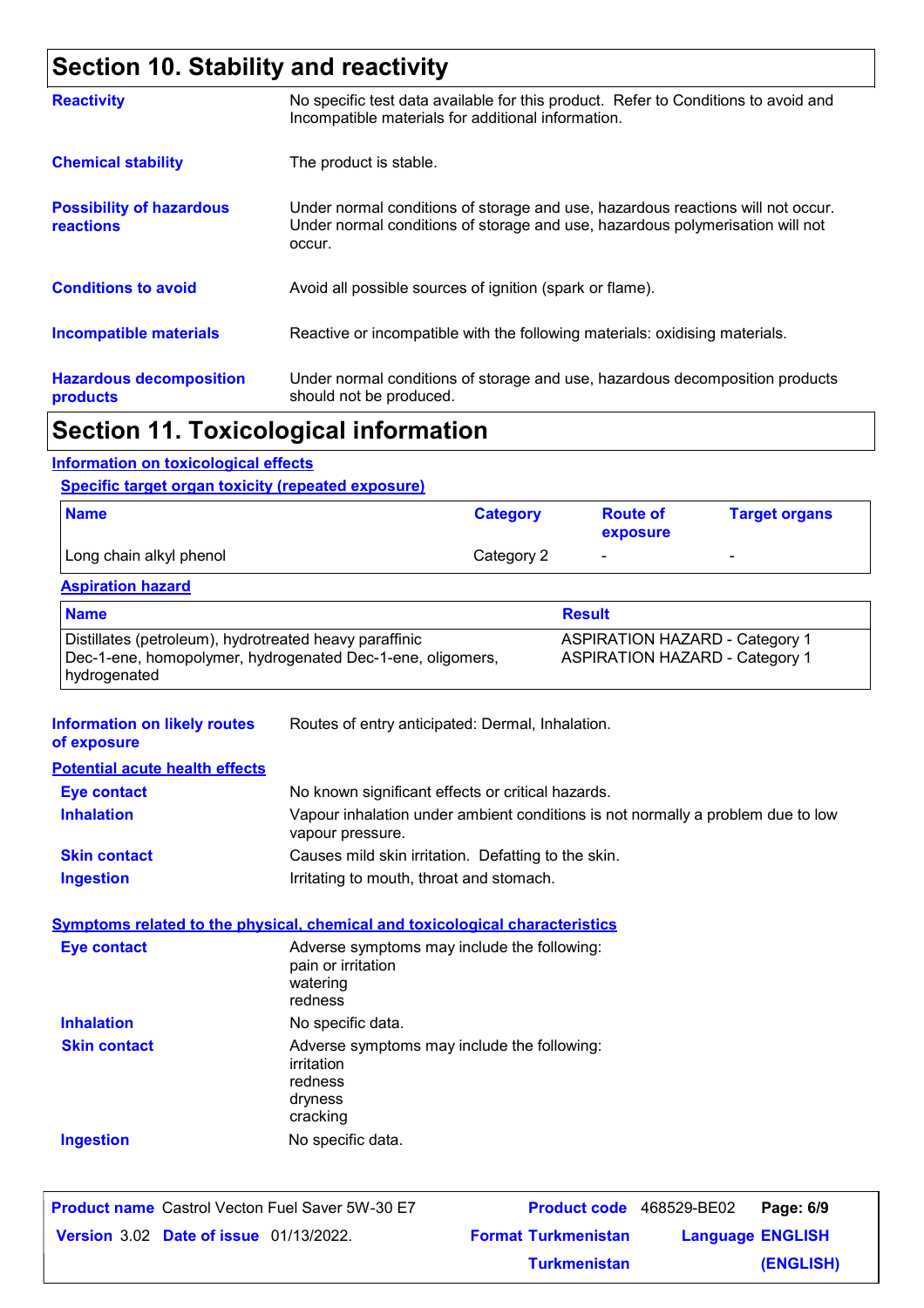# **Section 11. Toxicological information**

#### **Delayed and immediate effects as well as chronic effects from short and long-term exposure**

| <b>Inhalation</b>                       | Overexposure to the inhalation of airborne droplets or aerosols may cause irritation<br>of the respiratory tract.                                                                                                                                                                                                                                                                                           |
|-----------------------------------------|-------------------------------------------------------------------------------------------------------------------------------------------------------------------------------------------------------------------------------------------------------------------------------------------------------------------------------------------------------------------------------------------------------------|
| <b>Potential chronic health effects</b> |                                                                                                                                                                                                                                                                                                                                                                                                             |
| <b>General</b>                          | USED ENGINE OILS<br>Combustion products resulting from the operation of internal combustion engines<br>contaminate engine oils during use. Used engine oil may contain hazardous<br>components which have the potential to cause skin cancer. Frequent or prolonged<br>contact with all types and makes of used engine oil must therefore be avoided and a<br>high standard of personal hygiene maintained. |
| <b>Carcinogenicity</b>                  | No known significant effects or critical hazards.                                                                                                                                                                                                                                                                                                                                                           |
| <b>Mutagenicity</b>                     | No known significant effects or critical hazards.                                                                                                                                                                                                                                                                                                                                                           |
| <b>Teratogenicity</b>                   | No known significant effects or critical hazards.                                                                                                                                                                                                                                                                                                                                                           |
| <b>Developmental effects</b>            | No known significant effects or critical hazards.                                                                                                                                                                                                                                                                                                                                                           |
| <b>Fertility effects</b>                | No known significant effects or critical hazards.                                                                                                                                                                                                                                                                                                                                                           |

#### **Numerical measures of toxicity**

#### **Acute toxicity estimates**

| <b>Route</b> | <b>ATE value</b> |
|--------------|------------------|
| Oral         | 92437.43 mg/kg   |

# **Section 12. Ecological information**

**Environmental effects** No known significant effects or critical hazards.

#### **Persistence and degradability**

Not expected to be rapidly degradable.

#### **Bioaccumulative potential**

This product is not expected to bioaccumulate through food chains in the environment.

| <b>Mobility in soil</b>             |                                                                                                                           |
|-------------------------------------|---------------------------------------------------------------------------------------------------------------------------|
| <b>Mobility</b>                     | Spillages may penetrate the soil causing ground water contamination.                                                      |
| <b>Other ecological information</b> | Spills may form a film on water surfaces causing physical damage to organisms.<br>Oxygen transfer could also be impaired. |

# **Section 13. Disposal considerations**

| <b>Disposal methods</b>                                | The generation of waste should be avoided or minimised wherever possible.<br>Significant quantities of waste product residues should not be disposed of via the<br>foul sewer but processed in a suitable effluent treatment plant. Dispose of surplus<br>and non-recyclable products via a licensed waste disposal contractor. Disposal of<br>this product, solutions and any by-products should at all times comply with the<br>requirements of environmental protection and waste disposal legislation and any<br>regional local authority requirements. Waste packaging should be recycled.<br>Incineration or landfill should only be considered when recycling is not feasible. This<br>material and its container must be disposed of in a safe way. Care should be taken<br>when handling emptied containers that have not been cleaned or rinsed out. Empty<br>containers or liners may retain some product residues. Avoid dispersal of spilt<br>material and runoff and contact with soil, waterways, drains and sewers. |                         |
|--------------------------------------------------------|-------------------------------------------------------------------------------------------------------------------------------------------------------------------------------------------------------------------------------------------------------------------------------------------------------------------------------------------------------------------------------------------------------------------------------------------------------------------------------------------------------------------------------------------------------------------------------------------------------------------------------------------------------------------------------------------------------------------------------------------------------------------------------------------------------------------------------------------------------------------------------------------------------------------------------------------------------------------------------------------------------------------------------------|-------------------------|
| <b>Product name</b> Castrol Vecton Fuel Saver 5W-30 E7 | <b>Product code</b> 468529-BE02                                                                                                                                                                                                                                                                                                                                                                                                                                                                                                                                                                                                                                                                                                                                                                                                                                                                                                                                                                                                     | Page: 7/9               |
| <b>Version 3.02 Date of issue 01/13/2022.</b>          | <b>Format Turkmenistan</b>                                                                                                                                                                                                                                                                                                                                                                                                                                                                                                                                                                                                                                                                                                                                                                                                                                                                                                                                                                                                          | <b>Language ENGLISH</b> |
|                                                        | Turkmenistan                                                                                                                                                                                                                                                                                                                                                                                                                                                                                                                                                                                                                                                                                                                                                                                                                                                                                                                                                                                                                        | <b>(ENGLISH)</b>        |

**(ENGLISH)**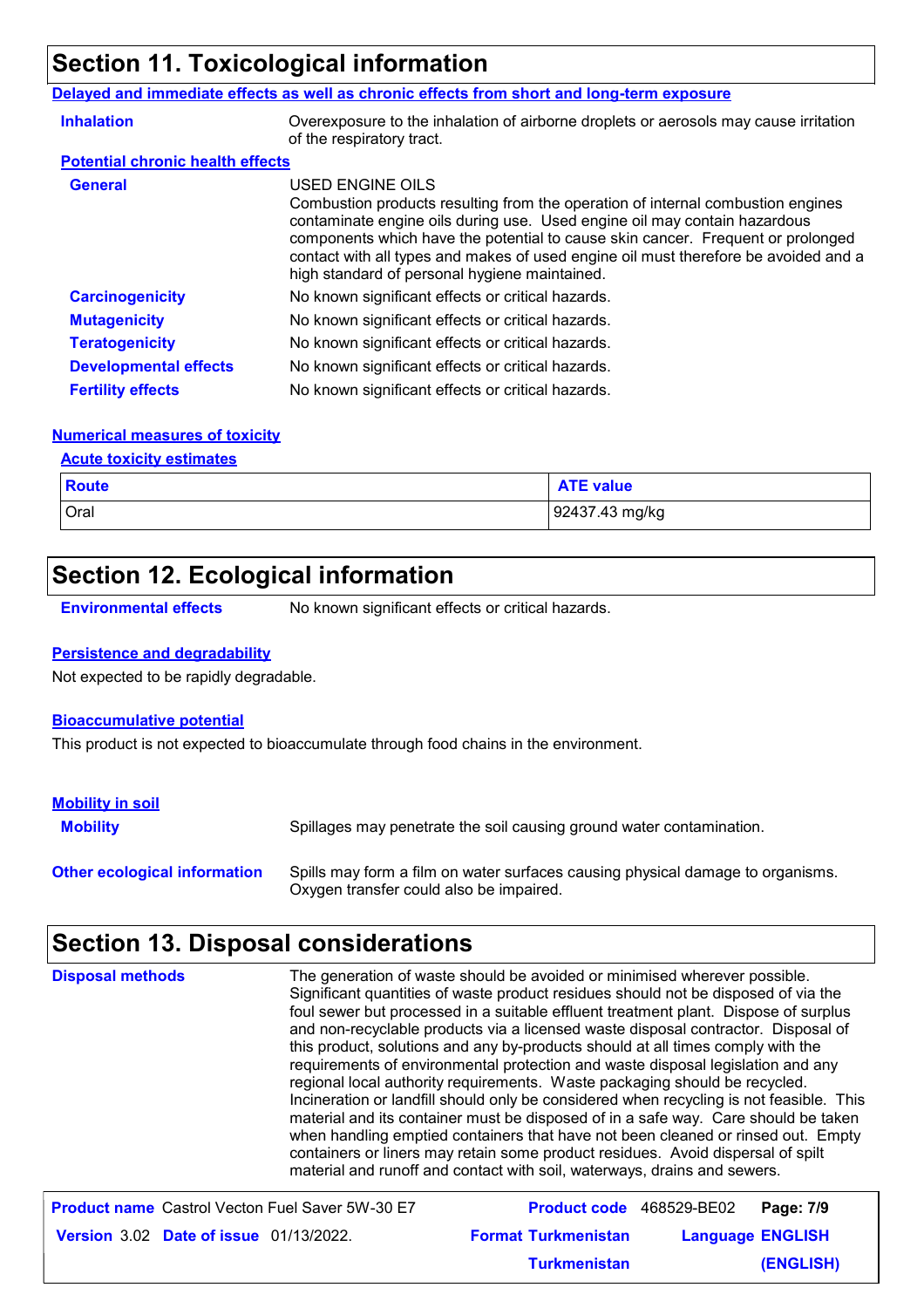# **Section 14. Transport information**

|                                      | <b>IMDG</b>              | <b>IATA</b>              |  |
|--------------------------------------|--------------------------|--------------------------|--|
| <b>UN number</b>                     | Not regulated.           | Not regulated.           |  |
| <b>UN proper</b><br>shipping name    | $\overline{\phantom{0}}$ | $\overline{\phantom{0}}$ |  |
| <b>Transport hazard</b><br>class(es) | $\blacksquare$           | ۰                        |  |
| <b>Packing group</b>                 | $\overline{\phantom{a}}$ | ۰                        |  |
| <b>Environmental</b><br>hazards      | No.                      | No.                      |  |
| <b>Additional</b><br>information     | $\overline{\phantom{0}}$ | $\overline{\phantom{a}}$ |  |

**Special precautions for user** Not available.

# **Section 15. Regulatory information**

#### **Regulation according to other foreign laws**

| <b>REACH Status</b>                                             | The company, as identified in Section 1, sells this product in the EU in compliance<br>with the current requirements of REACH. |
|-----------------------------------------------------------------|--------------------------------------------------------------------------------------------------------------------------------|
| <b>United States inventory</b><br>(TSCA 8b)                     | All components are active or exempted.                                                                                         |
| <b>Australia inventory (AIIC)</b>                               | All components are listed or exempted.                                                                                         |
| <b>Canada inventory</b>                                         | All components are listed or exempted.                                                                                         |
| <b>China inventory (IECSC)</b>                                  | All components are listed or exempted.                                                                                         |
| <b>Japan inventory (CSCL)</b>                                   | All components are listed or exempted.                                                                                         |
| <b>Korea inventory (KECI)</b>                                   | All components are listed or exempted.                                                                                         |
| <b>Philippines inventory</b><br>(PICCS)                         | All components are listed or exempted.                                                                                         |
| <b>Taiwan Chemical</b><br><b>Substances Inventory</b><br>(TCSI) | All components are listed or exempted.                                                                                         |

# **Section 16. Other information**

| <b>History</b>                    |                            |
|-----------------------------------|----------------------------|
| <b>Date of printing</b>           | 1/13/2022                  |
| Date of issue/Date of<br>revision | 1/13/2022                  |
| Date of previous issue            | 1/13/2022                  |
| <b>Version</b>                    | 3.02                       |
| <b>Prepared by</b>                | <b>Product Stewardship</b> |

**Date of issue** 01/13/2022. **Version** 3.02 **Format Turkmenistan Language Product name** Castrol Vecton Fuel Saver 5W-30 E7 **Product code** 468529-BE02 **Page: 8/9** | **Language ENGLISH (ENGLISH)** Product code 468529-BE02 Page: 8/9 **Turkmenistan**